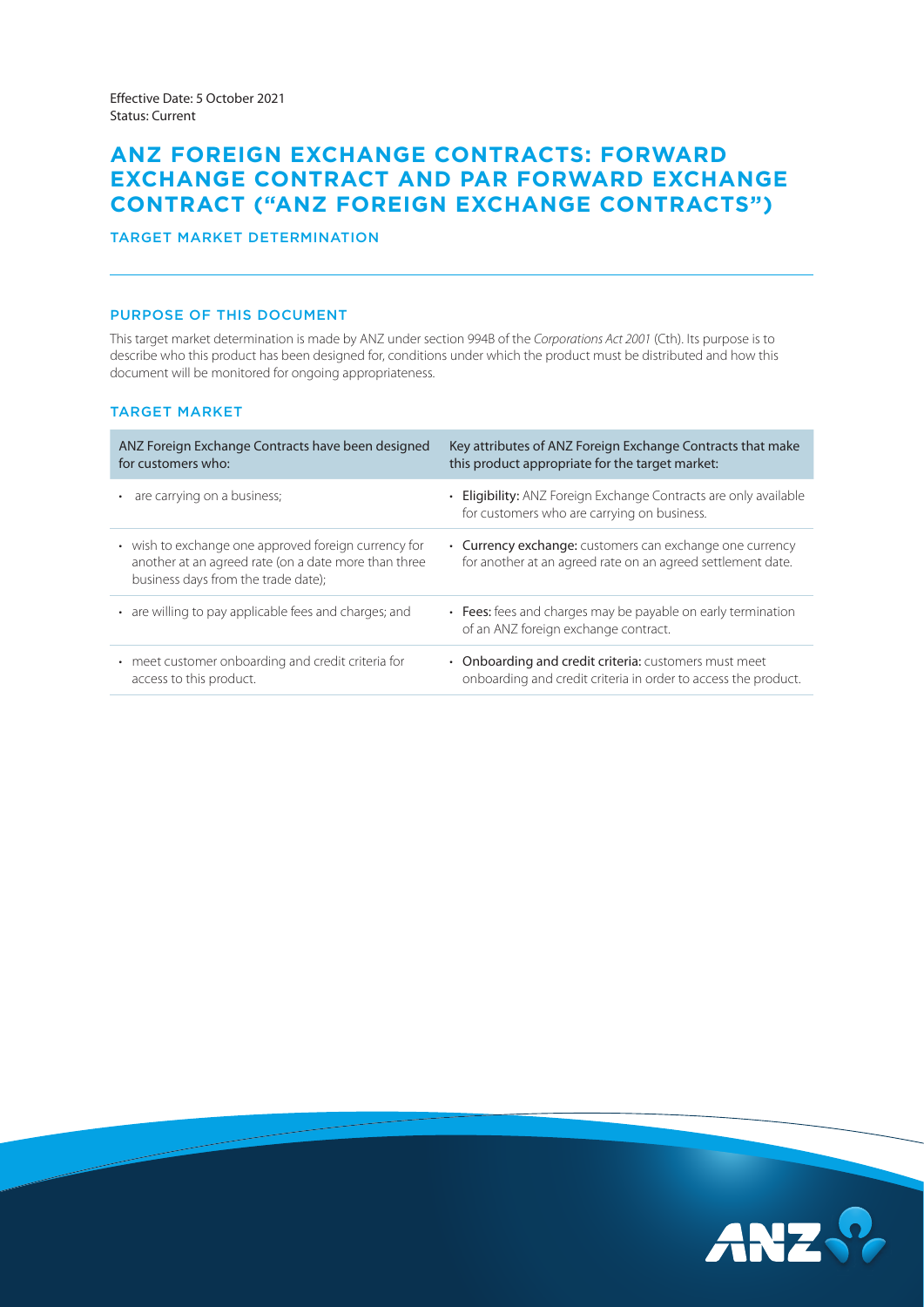# DISTRIBUTION CONDITIONS

ANZ applies the following conditions and restrictions to the distribution of ANZ Foreign Exchange Contracts so that they are likely to be issued to customers in the target market.

|                             | Condition                                                                                                                                                                                                                           | Why do we do this?                                                                                                                                                                                                                                                                                                                                                                                    |
|-----------------------------|-------------------------------------------------------------------------------------------------------------------------------------------------------------------------------------------------------------------------------------|-------------------------------------------------------------------------------------------------------------------------------------------------------------------------------------------------------------------------------------------------------------------------------------------------------------------------------------------------------------------------------------------------------|
| Channel                     | ANZ Foreign Exchange Contracts can only be issued to a<br>customer through the following distribution channels:<br>• ANZ Markets Sales<br>ANZ Foreign Exchange Contracts cannot be distributed by<br>third parties.                 | So that ANZ only issues ANZ Foreign<br>Exchange Contracts to a customer if<br>it receives the customer's application<br>for the product through channels that<br>are subject to appropriate conditions,<br>controls and/or monitoring by ANZ.                                                                                                                                                         |
| Training &<br>Accreditation | ANZ Foreign Exchange Contracts can only be issued by<br>ANZ to customers by:<br>• authorised ANZ staff.                                                                                                                             | So that:<br>• checks are conducted on matters such<br>as qualifications and past conduct for<br>ANZ staff involved in the distribution of<br>ANZ products; and<br>• ANZ staff responsible for issuing<br>products understand the distribution<br>process they are required to comply<br>with when distributing ANZ products,<br>as well as the legislative framework<br>relevant to their activities. |
| Process                     | ANZ Foreign Exchange Contracts can only be issued to<br>customers by:<br>• following ANZ's customer application and assessment<br>process, including making relevant inquiries into the<br>customer's product needs and objectives. | So that inquiries are made to determine<br>whether the product meets the needs,<br>financial situation and objectives of the<br>customer.                                                                                                                                                                                                                                                             |